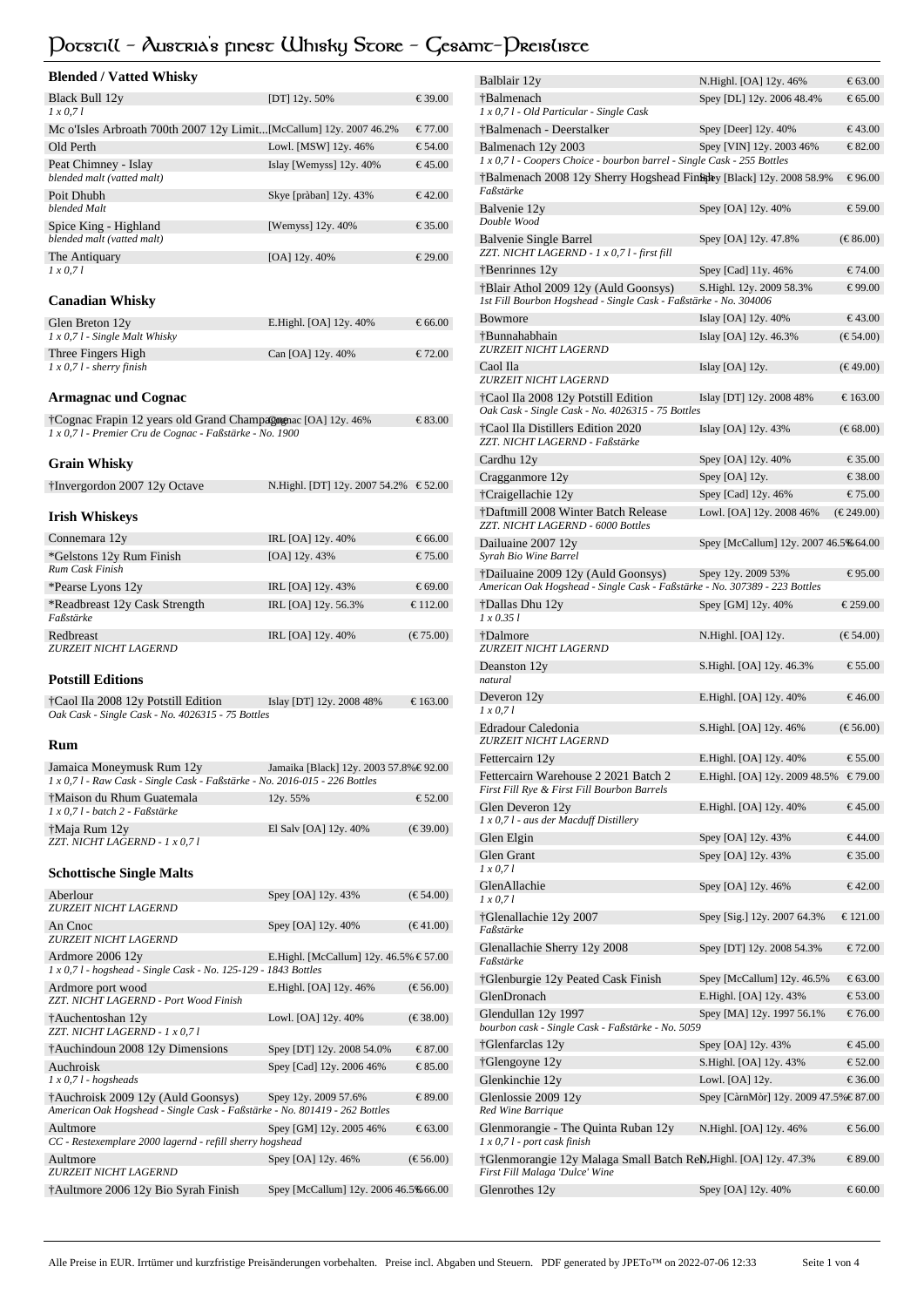# **Potstill - Austria's finest Whisky Store - Gesamt-Preisliste**

| Glenrothes 12y Beaune 1er Cru                                                                        | Spey [McCallum] 12y. 46.5%             | € 79.00                     |
|------------------------------------------------------------------------------------------------------|----------------------------------------|-----------------------------|
| Glentauchers Sherry 2008 12y<br>Faßstärke                                                            | Spey [DT] 12y. 2008 54.4%              | € 73.00                     |
| Highland Park - Viking Honour<br>ZZT. NICHT LAGERND - 1 x 0,7 l - neues Design                       | Orkn. [OA] 12y. 40%                    | (€ 47.00)                   |
| Inchmoan                                                                                             | W.Highl. [OA] 12y. 46%                 | € 36.00                     |
| 1 x 0,7 l - peated Malt aus der Loch Lomond Distillery                                               |                                        |                             |
| Inchmurrin<br>1 x 0, 7 l                                                                             | W.Highl. [OA] 12y. 46%                 | € 45.00                     |
| Kilkerran 12y                                                                                        | Camp. [OA] 12y. 46%                    | € 61.00                     |
| Knockando<br>ZURZEIT NICHT LAGERND                                                                   | Spey [OA] 12y.                         | $(\epsilon \ 38.00)$        |
| †Knockando 2007 12y                                                                                  | Spey [Sig.] 12y. 2007 46%              | € 49.00                     |
| Loch Lomond<br>$1 \times 0.71$                                                                       | W.Highl. [OA] 12y. 46%                 | € 39.00                     |
| Macallan Limited Release 12y<br>$1 \times 0.71$                                                      | Spey [OA] 12y. 43%                     | € 2490.00                   |
| Mannochmore 2008 12y<br>Bourbon Hogshead - Single Cask - Faßstärke                                   | Spey [Dewar] 12y. 2008 53.9%           | € 69.00                     |
| †Mannochmore 2009 12y<br>1st Fill Sherry Hogshead - Single Cask - Faßstärke - No. 5875 - 260 Bottles | Spey [RedCask] 12y. 2009 58.5%€ 117.00 |                             |
| Mc o'Isles Arbroath 700th 2007 12y Limit[McCallum] 12y. 2007 46.2%                                   |                                        | € 77.00                     |
| Mortlach                                                                                             | Spey [OA] 12y. 43.4%                   | € 57.00                     |
| 1 x 0,7 l - The Wee Witchie                                                                          |                                        |                             |
| Royal Brackla<br>1 x 0, 71                                                                           | N.Highl. [OA] 12y. 40%                 | € 49.00                     |
| †Royal Brackla 2008 12y Strictly Limited<br>Oloroso Sherry                                           | N.Highl. [CàrnMòr] 12y. 2008 4€ 74.00  |                             |
| Royal Lochnagar                                                                                      | E.Highl. [OA] 12y. 43%                 | € 39.00                     |
| @Singleton of Dufftown                                                                               | Spey [OA] 12y. 40%                     | € 39.00                     |
| <i><b>†Strathmill Signatory Vintage 1985</b></i><br>1 x 0.35 1                                       | Spey [Sig.] 12y. 1985 43%              | € 199.00                    |
| Tamdhu 12y<br>ZZT. NICHT LAGERND - 1 x 0,7 l - sherry casks                                          | Spey [OA] 12y. 43%                     | $(\epsilon \epsilon 54.00)$ |
| †Teaninich 12y 2008<br>refill sherry butt - Faßstärke                                                | N.Highl. [MaltM] 12y. 2008 51.6% 77.00 |                             |
| †Teaninich 2006 12y Cotes de Nuits                                                                   | N.Highl. [McCallum] 12y. 2006 € 77.00  |                             |
| Tobermory 12y<br>1 x 0, 71                                                                           | Mull [OA] 12y. 46.3%                   | € 65.00                     |
| Tomatin 12y<br>ZZT. NICHT LAGERND - 1 x 0,7 l - sherry/bourbon                                       | W.Highl. [OA] 12y. 43%                 | (€ 46.00)                   |
| †Tomatin 12y Cad                                                                                     | W.Highl. [Cad] 12y. 46%                | € 65.00                     |
| †Tomatin Amontillado Finish<br>1 x 0,7 l - limitiert - Amontillado finish                            | W.Highl. [OA] 12y. 2006 46%            | € 58.00                     |
| Tomintoul 12y Oloroso Sherry<br>Oloroso Sherry Cask Finish                                           | Spey [OA] 12y. 40%                     | € 53.00                     |
| Tormore                                                                                              | Spey [OA] 12y.                         | € 47.00                     |
| †Tormore 2008 12y Dimension                                                                          | Spey [DT] 12y. 2008 54.3%              | € 78.00                     |
| †Tormore Signatory Vintage 1989                                                                      | Spey [OA] 12y. 1989 43%                | € 199.00                    |
| 1 x 0,7 l - Refill Sherry Butt                                                                       |                                        |                             |

# **Einzelstücke / Raritäten**

| †Dallas Dhu 12y                    | Spey [GM] 12y. 40%        | € 259.00 |
|------------------------------------|---------------------------|----------|
| $1 \times 0.351$                   |                           |          |
| †Strathmill Signatory Vintage 1985 | Spey [Sig.] 12y. 1985 43% | € 199.00 |
| $1 \times 0.351$                   |                           |          |
| †Tormore Signatory Vintage 1989    | Spey [OA] 12y, 1989 43%   | € 199.00 |
| $1 x 0.71$ - Refill Sherry Butt    |                           |          |

# **Japanischer Whisky**

| Hakushu 12y                                 | Japan [OA] $12y.43%$ | € 180.00 |
|---------------------------------------------|----------------------|----------|
| Yamazaki 12y                                | Japan [OA] $12y.43%$ | € 169.00 |
| japanischer Malt aus der Suntory Distillery |                      |          |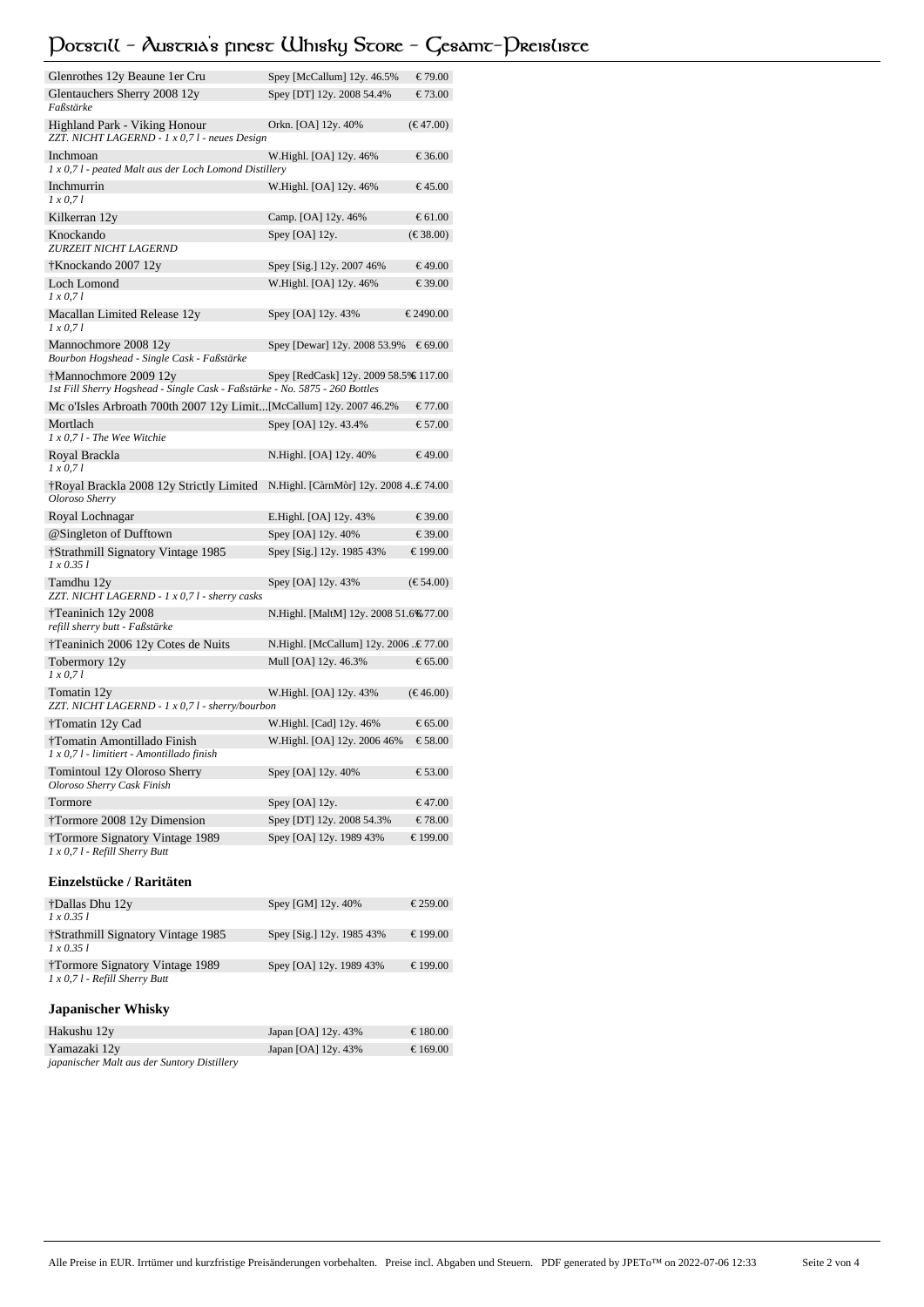*\*:... neu im Programm*

*†:... nur Reststücke erhältlich (max. 1 pro Kunde)*

*@:... nur über Onlinebestellung*

## **Abfüller**

| [AD]       | Adelphi                         | [Hunter]   | Hunter Laing                           | [Navy]    | Navy Island Rum Company            |
|------------|---------------------------------|------------|----------------------------------------|-----------|------------------------------------|
| [Alch]     | Alchemist                       | [JWWW]     | Jack Wiebers Whisky World              | [OA]      | Offizielle Abfüllung               |
| [Avalon]   | Avalon Group                    | [LG]       | <b>Liquid Gold Enterprises</b>         | [Peer]    | Peerless Coll.                     |
| [Berry]    | Berry Brothers & Rudd           | [Lom]      | Lombard Brands Ltd.                    | [pot]     | Potstill [Pot]                     |
| [Black]    | Blackadder                      | [lost]     | Lost Distillery Company                | [pràban]  | PRàBAN - The Gaelic Whisky Coll.   |
| [Cad]      | Cadenhead's                     | [MA]       | James Mac Arthur                       | [RedCask] | <b>Red Cask</b>                    |
| [CàrnMòr]  | Càrn Mòr                        | [ $MacG$ ] | Mac Gibbon's                           | [SB]      | The Single Barrel Coll.            |
| [Creative] | The Creative Whisky Company Ltd | [MacKill]  | MacKillop's Choice                     | [SD]      | <b>Speciality Drinks</b>           |
| [Deer]     | Deerstalker                     | [MaltM]    | The Maltman - Meadowside               | [Sig.]    | Signatory                          |
| [Dewar]    | Dewar - Rattray                 | [McCallu   | House of McCallum                      | [SLC]     | Scottish Liqueur Centre            |
|            |                                 | m]         |                                        |           |                                    |
| [DL]       | Douglas Laing                   | [MD]       | Murray McDavid                         | [u.s.]    | Ultimative Sel. - van Wees         |
| [DT]       | Duncan Taylor                   | [MdW]      | La Maison du Whisky - France           | [VIN]     | The Vintage Malt Whisky Company    |
| [Forum]    | Forum Bottlings                 | [ML]       | Ian MacLeod                            | [Wemyss]  | <b>Wemyss Malts</b>                |
| [Galore]   | Whisky Galore                   | [Montg]    | Montgomeries Rare Select Malt Coll.    | [west     | West Indies Rum and Cane Merchants |
|            |                                 |            |                                        | indies]   |                                    |
| [GM]       | Gordon & MacPhail               | [MSW]      | Morrison Scotch Whisky Distillers Ltd. | [WM]      | Wilson & Morgan                    |
| [GP]       | Gillespie & Partners            | [MWB]      | La Maison du Whisky Belgique           |           |                                    |
| [Hart]     | <b>Hart Brothers</b>            | [MWC]      | The Malt Whisky Company                |           |                                    |

## **Herkunft**

| Ant       | Karibik > Antigua                          | Harris   | $Schottland > Isle$ of Harris               | Northern    | GroBbritaninen > Nordirland                 |
|-----------|--------------------------------------------|----------|---------------------------------------------|-------------|---------------------------------------------|
|           |                                            |          |                                             | Ireland     |                                             |
| Arran     | $Schottland \rightarrow Isle$ of Arran     | Highl.   | $Schottland \rightarrow Highlands$          | <b>NZL</b>  | $O$ zeanien > Neuseeland                    |
| Bah       | Karibik > Bahamas                          | Ind      | World Whisky > Indien                       | 0Ö          | $Österreich \rightarrow Oberösterreich$     |
| Br.Guyana | Karibik > British Guyana                   | Ind.     | Nordamerika > Indiana                       | Oreg.       | Nordamerika > Oregon                        |
| Cal.      | Nordamerika > Kalifornien                  | India    | $\text{Aisen} \rightarrow \text{Indien}$    | Orkn.       | Schottland > Orkney Islands                 |
| Camp.     | Schottland > Campbeltown                   | Islay    | Schottland $>$ Isle of Islay                | S.Highl.    | $Schottland \rightarrow Southern$ Highlands |
| Can       | Nordamerika > Kanada                       | Jura     | Schottland $>$ Isle of Jura                 | Shet.       | Schottland > Shetlands                      |
| Co.Antrim | Nordirland > County Antrim                 | Kent.    | Nordamerika > Kentucky                      | Skye        | Schottland > Isle of Skye                   |
| Col.      | Nordamerika > Colorado                     | Lewis    | $Schottland \rightarrow Isle of Lewis$      | Spey        | $Schottland \rightarrow Speyside$           |
| Cuba      | Karibik > Kuba                             | Lowl.    | $Schottland \rightarrow Lowlands$           | Tenn.       | Nordamerika > Tennessee                     |
| DomRep    | Karibik > Dominikanische Republik          | Mull     | $Schottland \rightarrow Isle$ of Mull       | Trin/Tobago | Karibik > Trinidad / Tobago                 |
| E.Highl.  | $Schottland \rightarrow Eastern Highlands$ | N.Highl. | $Schottland \rightarrow Northern Highlands$ | Virg.       | Nordamerika > Virginia                      |
| El Salv   | Karibik > El Salvador                      | Nica     | Karibik > Nicaragua                         | W.Highl.    | Schottland > Western Highlands              |
| Guadel.   | Karibik > Guadeloupe                       | ΝÖ       | $Österreich \rightarrow Niederösterreich$   | Wal         | $Wales \rightarrow Wales$                   |